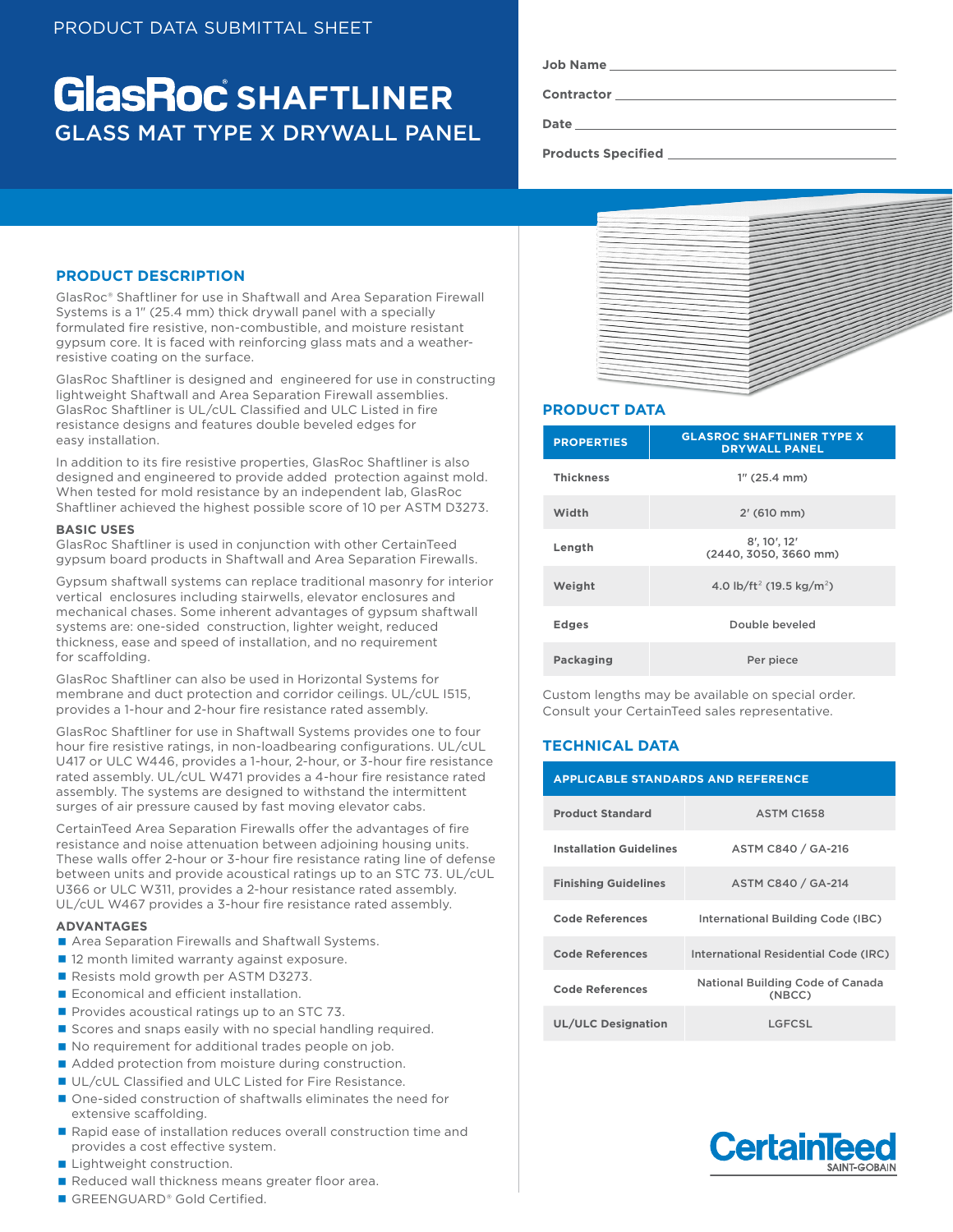| <b>PHYSICAL PROPERTIES</b>                        | 1" (25.4 MM) GLASROC® SHAFTLINER                 | <b>TEST METHOD</b>               |
|---------------------------------------------------|--------------------------------------------------|----------------------------------|
| <b>Nominal Width</b>                              | 2' (1220 mm)                                     |                                  |
| <b>Standard Lengths</b>                           | 8' (2440 mm), 10' (3050 mm), 12' (3660 mm)       |                                  |
| Face Surface                                      | Glass Mat                                        |                                  |
| Weight - $\frac{1}{2}$ (kg/m <sup>2</sup> )       | 4.0 lb/ft <sup>2</sup> (19.5 kg/m <sup>2</sup> ) |                                  |
| <b>Edge Profile</b>                               | Double Bevel                                     | $\overline{\phantom{a}}$         |
| Surface Burning Characteristics - Flame Spread    | 0(0)                                             | ASTM E84 / UL 723 (CAN/ULC-S102) |
| Surface Burning Characteristics - Smoke Developed | 0(0)                                             | ASTM E84 / UL 723 (CAN/ULC-S102) |
| <b>Surface Burning Characteristics</b>            | Class A                                          | ASTM E84 / UL 723 (CAN/ULC-S102) |
| <b>Mold Resistance</b>                            | 10 out of 10                                     | <b>ASTM D3273</b>                |
| <b>Water Resistance</b>                           | $\leq 10\%$                                      | ASTM C473                        |
| Combustibility                                    | Non-Combustible                                  | ASTM E136 (CAN/ULC-S114)         |
| Core Hardness - End                               | $\geq$ 15 lbf (67 N)                             | ASTM C473 (Method B)             |
| Core Hardness - Edge                              | $\geq$ 15 lbf (67 N)                             | ASTM C473 (Method B)             |
| Flexural Strength - Parallel                      | $\geq$ 80 lbf (356 N)                            | ASTM C473 (Method B)             |
| Flexural Strength - Perpendicular                 | $\geq$ 230 lbf (1023 N)                          | ASTM C473 (Method B)             |

## **INSTALLATION**

#### **LIMITATIONS**

- For non-loadbearing partitions only.
- Not recommended for continuous exposure to temperatures exceeding 125° F (52° C).
- Not designed to serve as an unlined air supply duct.
- Panels should not come in direct contact with concrete, masonry or other surfaces that have high moisture content.
- Panels should be stacked flat on a smooth, level surface, not directly on the ground during storage.
- Panels should always be kept dry prior to installation.
- Panels should be carried with care to place of installation to prevent damaging of finished edges.
- **Limiting heights and deflection criteria for the system should** be based upon the stud manufacturer's recommendations.
- 1 to 3-hour vertical shaftwall UL fire rated assembly UL/cUL U417 or ULC W446
- 4-hour vertical shaftwall UL fire rated assembly UL/cUL W471
- 1 or 2-hour horizontal shaftwall UL fire rated assembly UL/cUL I515

#### **AREA SEPARATION FIREWALLS**

- The Area Separation Firewall is a non-loadbearing partition.
- Interior finish walls (protected walls) are loadbearing or non-loadbearing walls.
- Not recommended for continuous exposure to temperatures exceeding 125° F (52° C).
- Panels should be stacked flat on a smooth, level surface, not directly on the ground during storage.
- Panels should be carried with care to place of installation to prevent damaging of finished edges.
- Panels should always be kept dry prior to installation.
- Unsupported wall height between floors should not exceed 12 feet (3660 mm). The assembly may be used in buildings up to 4 stories with a total height not to exceed 70 feet (21336 mm).
- Penetrations are not permitted in the double layer 1" shaftliner wall, but are permitted in the protective flanking walls. Consult local building code authorities.
- 2-hour Area Separation Firewall Assembly UL/cUL U366 or ULC W311
- 3-hour vertical shaftwall UL fire rated assembly UL/cUL U467

#### **RECOMMENDATIONS**

Installation of GlasRoc® Shaftliner panels should be consistent with methods described in the standards and references noted.